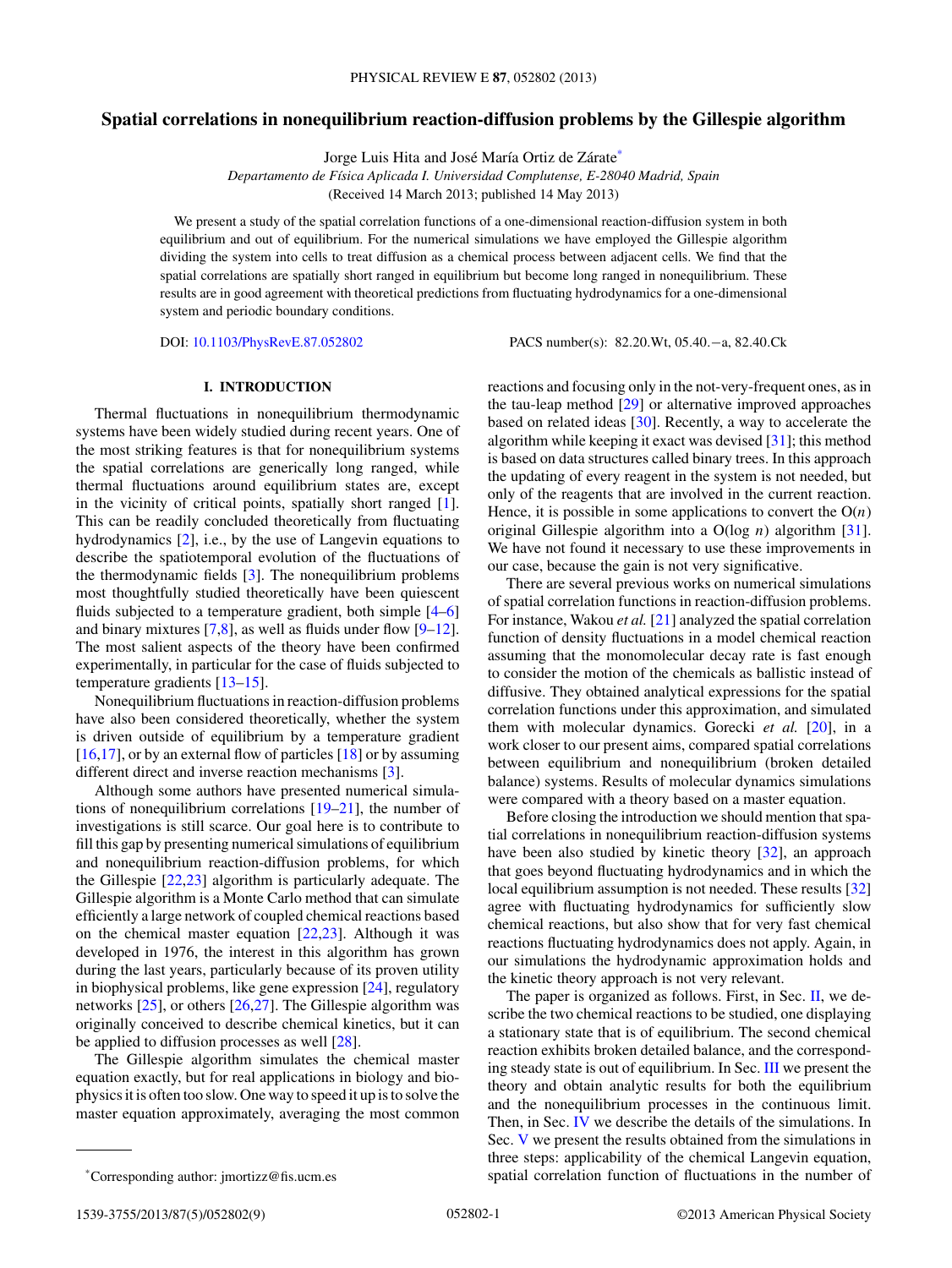<span id="page-1-0"></span>particles per cell, and a third subsection devoted to details in the comparison with the continuous theory of Sec. III. Finally, in Sec. [VI](#page-7-0) our main conclusions are summarized.

## **II. EQUILIBRIUM AND NONEQUILIBRIUM CHEMICAL REACTIONS**

Our goal is to obtain from simulations the spatial correlation function of concentration fluctuations in a reaction-diffusion system in equilibrium and in a reaction-diffusion system exhibiting a steady-state solution that is out of equilibrium. Several mechanisms have been devised and considered in the literature to drive a reaction-diffusion system out of equilibrium. One possibility is to externally impose a flow, by adding and removing particles [\[21,32–35\]](#page-8-0). Another option, that keeps the system closed, is to consider a complex chain of chemical reactions that effectively break detailed balance, like the Schlögl kinetic mechanism  $[18]$  $[18]$  or other variants  $[20,21,32]$ . A third possibility is that of a single closed chemical reaction in the presence of a temperature gradient  $[16,17]$ . For our present purposes we tried to be as simple as possible, so we adopted the kinetic mechanism proposed by van Wijland, Oerding, and Hilhorst [\[36\]](#page-8-0) (WOH), that consists of a closed isothermal system with only two active chemical species with broken detailed balance due to an inverse chemical reaction mechanism different from the direct one [\[36\]](#page-8-0).

Therefore, in our simulations we shall consider as a representative example of reaction diffusion at thermodynamic equilibrium a closed system of two active chemical species, *A* and *B*, where a dissociation-association chemical reaction occurs:

$$
A \stackrel{k_1}{\longrightarrow} B, \quad B \stackrel{k_2}{\longrightarrow} A. \tag{1}
$$

In addition, we consider the system to be spatially extended (one-dimensional), so that there is diffusion of the two species in a passive solvent. For simplicity we assume the two main diffusion coefficients to be identical, *D*, and neglect crossdiffusion effects, $\frac{1}{x}$  as expected for an almost ideal mixture [\[37\]](#page-8-0). For the simulation purposes, we consider the extension *L* of the system divided in *W* identical cells of size  $\Delta x =$  $L/W$ . In Eq. (1),  $k_1$  and  $k_2$  represent the rate constants, i.e., in the *i* cell the direct reaction proceeds at a rate  $k_1 a_i$  (with  $a_i$  the concentration of *A* molecules in cell *i*,  $a_i = N_{A,i}/\Delta x$ while the inverse reaction proceeds at a rate  $k_2b_i$  (with  $b_i$ the concentration of *B* molecules in cell *i*,  $b_i = N_{B,i}/\Delta x$ ). In a closed system where the chemical reactions (1) occur the concentrations shall evolve to homogeneous stationary values, *a*eq and *b*eq given by

$$
a_{\text{eq}} = \frac{k_2 n_p}{k_1 + k_2}, \quad b_{\text{eq}} = \frac{k_1 n_p}{k_1 + k_2},\tag{2}
$$

that is, an equilibrium state (chemical potentials are equal). In Eq.  $(2)$ ,  $n<sub>p</sub>$  represents the total concentration of molecules (*A* plus *B*), that is an homogeneous quantity under diffusion. Our first goal will be to investigate thermal fluctuations in the number of molecules per cell around the equilibrium concentrations given by (2).

We adopt as a representative example of a reaction diffusion out of thermodynamic a closed system with two active chemical species, *A* and *B*, evolving in accordance with the WOH kinetic mechanism:

$$
A \stackrel{k_1}{\rightharpoonup} B, \quad A + B \stackrel{k_2'}{\rightharpoonup} 2A. \tag{3}
$$

Diffusion will be treated as in the equilibrium case: The two chemicals diffuse in a solvent, with equal main diffusivities *D* and zero cross diffusion. In Eq. (3),  $k_1$  and  $k_2$  represent the rate constants. In the *i* cell the direct reaction proceeds at a rate  $k_1a_i$ , that for the present work we assume to be the same as in the equilibrium case of Eq. (1). The inverse reaction, which is different from the case of Eq.  $(1)$ , proceeds at a rate  $k'_2 a_i b_i$ . In a closed system where the chemical reactions (3) occur, the concentrations shall evolve to one of two possible homogeneous steady states [\[36\]](#page-8-0). The first being characterized by  $a_i = 0$ . Of course, fluctuations around this state cannot be Gaussian, and that is precisely the reason why this kinetic mechanism has received considerable attention in the literature, being one of the simplest examples of nonlinear (or non-Gaussian) fluctuations for whose study renormalization or other complicated mathematical techniques are required [\[36\]](#page-8-0). But we are interested here in the second possible steady state, that is characterized by homogeneous and stationary concentrations,  $a_{ss}$  and  $b_{ss}$ , of  $A$  and  $B$  molecules given by

$$
a_{ss} = n_p - \frac{k_1}{k'_2}, \quad b_{ss} = \frac{k_1}{k'_2}, \tag{4}
$$

that indeed represent a nonequilibrium state since detailed balance is broken. Our goal is to simulate fluctuations around this steady state, compute their spatial correlation, and compare with the equilibrium case. For the stability of the steady-state solution  $(4)$  we refer to the original publications [\[36\]](#page-8-0), we just mention that simulations were performed at parameter values for which the solution  $(4)$  is indeed stable.

One can see, comparing Eqs.  $(1)$  and  $(3)$ , that the WOH kinetics amounts to imagine that the inverse reaction occurs through a mechanism different from that of the direct reaction. This and similar schemes have been criticized on grounds that thermodynamics requires that any chemical reaction must proceed in either of the two directions (from reactants to products and vice versa). Of course, that is correct. However, our purposes here are mostly to illustrate a generic physical principle by a particular example based on numerical simulations. For that goal we find it convenient to keep the problem as simple as possible while maintaining the key ingredient, i.e., breaking of detailed balance. Furthermore, one can think of Eq.  $(3)$  as a limiting case, when the inverse rates go to zero of a more complicated kinetics, kind of the ones adopted by other investigators [\[18\]](#page-8-0), not to mention many literature examples adopting similar one-directional kinetics [\[21,32,36\]](#page-8-0).

# **III. SPATIAL CORRELATION OF CONCENTRATION FLUCTUATIONS**

A theoretical calculation of the spatial correlation function of concentration fluctuations for the two chemical kinetic mechanisms, Eqs.  $(1)$ – $(3)$ , is presented in Sec. 11.4 of the book

<sup>&</sup>lt;sup>1</sup>To adopt a diffusion matrix only adds mathematical complications, the physical behavior being qualitatively the same, i.e., short-range spatial correlations in equilibrium [\[3\]](#page-8-0).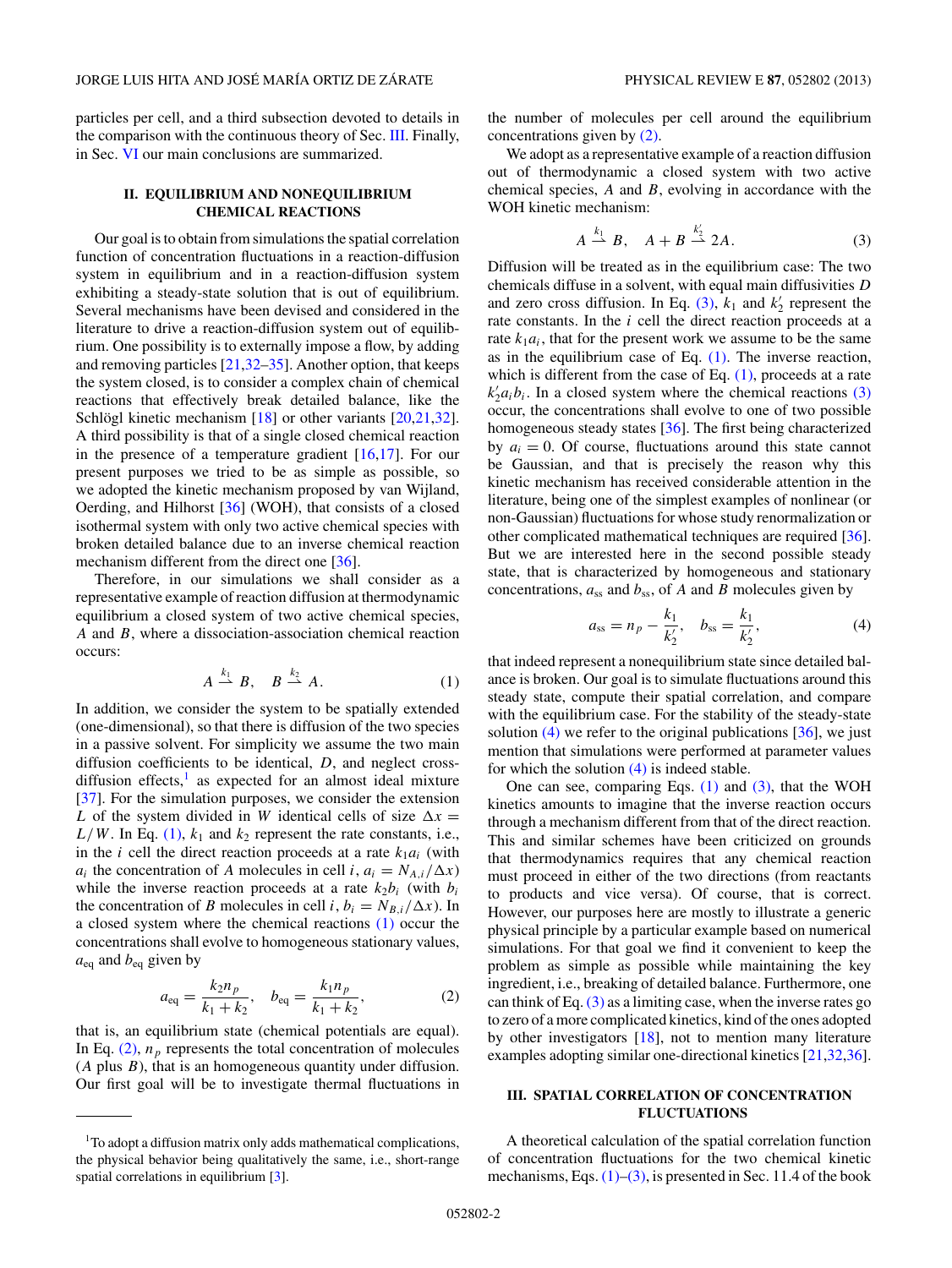<span id="page-2-0"></span>by Ortiz de Zárate and Sengers [[3\]](#page-8-0). However, those results refer to an infinite system and are not directly applicable to the simulations to be presented here. Nonequilibrium fluctuations are spatially long ranged and, hence, strongly depend on the boundary conditions for the fluctuating fields. In this section we present a theoretical derivation of the spatial correlation function for periodic boundary conditions, which are the ones actually used in the simulations.

Our present derivation is based on the chemical Langevin equation. There has been some debate in the literature on whether the use of a Langevin equation is correct for chemical reactions, or whether fluctuations in chemical reactions must always be described by a chemical master equation [\[29,38,39\]](#page-8-0). From a strictly microscopic point of view, we acknowledge that the proper theoretical framework to describe fluctuations in chemical reactions has to be based on the chemical master equation [\[40\]](#page-8-0), in particular when a small number of molecules is involved. However, starting from the chemical master equation, through a Kramers-Moyal approximation combined with the system-size expansion proposed by van Kampen [\[41,42\]](#page-8-0), it is possible to obtain a Fokker-Planck (or Langevin) equation which is approximately equivalent to the original chemical master equation [\[40,43\]](#page-8-0). It is known that this approximation scheme fails when there is a bistability in a system of chemical reactions  $[43]$ , so that the Langevin equation is only valid when fluctuations decay to a single stable solution of the deterministic kinetic equations, and when there are many particles per unit volume in the system. When presenting our simulations in Sec. [IV,](#page-4-0) as a preliminary step, we shall first discuss how many particles per spatial cell are required to justify the use of a chemical Langevin equation to interpret the results.

#### **A. Equilibrium concentration fluctuations**

We first evaluate the spatial correlation of concentration fluctuations in the equilibrium reaction-diffusion problem of Eq.  $(1)$ . As anticipated, following Gardiner  $[40]$  and others [\[41,42\]](#page-8-0), we adopt the simplest procedure to study the spatiotemporal evolution of these fluctuations, that is the hydrodynamic approximation given by the chemical Langevin equation. Hence, the evolution of the concentration fluctuations around the equilibrium state [\(2\)](#page-1-0) will be described by the following set of linear stochastic partial differential equations [\[3\]](#page-8-0):

$$
\frac{\partial \delta a}{\partial t} = D \partial_x^2 (\delta a) - k_1 \delta a + k_2 \delta b - \partial_x \delta J^{(A)} + \delta \xi,
$$
  
\n
$$
\frac{\partial \delta b}{\partial t} = D \partial_x^2 (\delta b) + k_1 \delta a - k_2 \delta b - \partial_x \delta J^{(B)} - \delta \xi,
$$
\n(5)

where  $x$  is the only continuous space variable in our 1D problem, while  $\delta a(x,t) = a(x,t) - a_{eq}$  and  $\delta b(x,t) = b(x,t) - b_{eq}$ represent the concentration fluctuations around the equilibrium value [\(2\).](#page-1-0) Notice that here the diffusion fluxes are given in terms of molecules (per surface unit and unit time), while other developments [\[3\]](#page-8-0) use diffusion fluxes in terms of mass.

In Eq.  $(5)$ , following the general rules of fluctuating hydrodynamics [\[2,3\]](#page-8-0), we have introduced three random dissipative fluxes as thermal forcing terms:  $\delta J^{(A)}(x,t)$  and  $\delta J^{(B)}(x,t)$ represent the two independent random diffusive fluxes, while

 $\delta \xi(x,t)$  represents the random reaction rate [\[40\]](#page-8-0). The statistical properties of these random dissipative fluxes are specified by the so-called fluctuation-dissipation theorem that in this case reads [\[3,40\]](#page-8-0)

$$
\langle \delta J^{(A)}(x,t) \delta J^{(A)}(x',t') \rangle = 2Da_{eq} \delta(x-x')\delta(t-t'),
$$
  

$$
\langle \delta J^{(B)}(x,t) \delta J^{(B)}(x',t') \rangle = 2Db_{eq} \delta(x-x')\delta(t-t'),
$$
  

$$
\langle \delta \xi(x,t) \delta \xi(x',t') \rangle = [k_1 a_{eq} + k_2 b_{eq}] \delta(x-x')\delta(t-t'),
$$

while all the cross correlations are zero. Since in the present case we are considering one-dimensional space, diffusion fluxes are scalar. However, we are not considering coupling between the random diffusion and reaction rate, as in the more general three-dimensional (3D) case. To obtain the third of Eq. (6) the van Kampen system-size expansion [\[41,42\]](#page-8-0) was used. One identifies in the noise strength the typical result (forward rate plus backward rate) obtained from such a development [\[40,42\]](#page-8-0).

The goal is to obtain the statistical properties of the fluctuating fields from the statistical properties of the random dissipative fluxes  $(6)$ . First, as usual  $[3,44]$ , since fluctuations are around a stationary (in this case equilibrium) state, we apply to Eq. (5) a Fourier transform in time. Next, to account for periodic boundary conditions in space for the (Fourier transformed) fluctuating fields  $\delta a(\omega, x)$  and  $\delta b(\omega, x)$ , we express them as

$$
\begin{pmatrix} \delta a(\omega, x) \\ \delta b(\omega, x) \end{pmatrix} = \sum_{N=-\infty}^{\infty} \begin{pmatrix} A_N(\omega) \\ B_N(\omega) \end{pmatrix} \exp\left(i\frac{2N\pi}{L}x\right), \quad (7)
$$

where  $\omega$  is the frequency of the fluctuations and *L* the spatial periodicity.

By substitution of Eq. (7) into the (Fourier transformed) Eq. (5), after projection onto  $(1/L) \exp[-i(2M\pi/L)x]$ , one can readily solve for the amplitudes, namely,

$$
\begin{bmatrix} A_N(\omega) \\ B_N(\omega) \end{bmatrix} = \mathsf{M}_N(\omega) \begin{bmatrix} F_{1,N}(\omega) \\ F_{2,N}(\omega) \end{bmatrix},
$$
(8)

where the matrix  $M_N(\omega)$  is given by

$$
\mathsf{M}_{N}(\omega) = \frac{\begin{bmatrix} i\omega + \frac{4\pi^{2}N^{2}}{L^{2}}D + k_{2} & k_{2} \\ k_{1} & i\omega + \frac{4\pi^{2}N^{2}}{L^{2}}D + k_{1} \end{bmatrix}}{\begin{bmatrix} i\omega + \frac{4\pi^{2}N^{2}}{L^{2}}D \end{bmatrix} \begin{bmatrix} i\omega + D\frac{4\pi^{2}N^{2}}{L^{2}} + k_{1} + k_{2} \end{bmatrix}}, \quad (9)
$$

and the vector of projected random forces is

$$
\begin{bmatrix}\nF_{1,N}(\omega) \\
F_{2,N}(\omega)\n\end{bmatrix} = \frac{1}{L} \int_0^L dx \exp\left(-i\frac{2N\pi}{L}x\right) \times \begin{bmatrix}\n-\partial_x \delta J^{(A)}(\omega, x) + \delta\xi(\omega, x) \\
-\partial_x \delta J^{(B)}(\omega, x) - \delta\xi(\omega, x)\n\end{bmatrix},
$$
(10)

with  $\delta \xi(\omega, x)$  (and so on) indicating the temporal Fourier transform of the respective random force.

For the evaluation of the correlation function of interest,  $\langle \delta a(x,t) \delta a(x',t) \rangle$ , we need the correlations between the projected noise terms defined in Eq. (10). They can be evaluated on the basis of the fluctuation-dissipation theorem, Eq. (6), with the following result [\[3\]](#page-8-0):

$$
\langle F_{\alpha,N}^*(\omega) F_{\beta,M}(\omega') \rangle = C_{\alpha\beta}(N) \frac{1}{L} \delta_{NM} 2\pi \delta(\omega - \omega'), \quad (11)
$$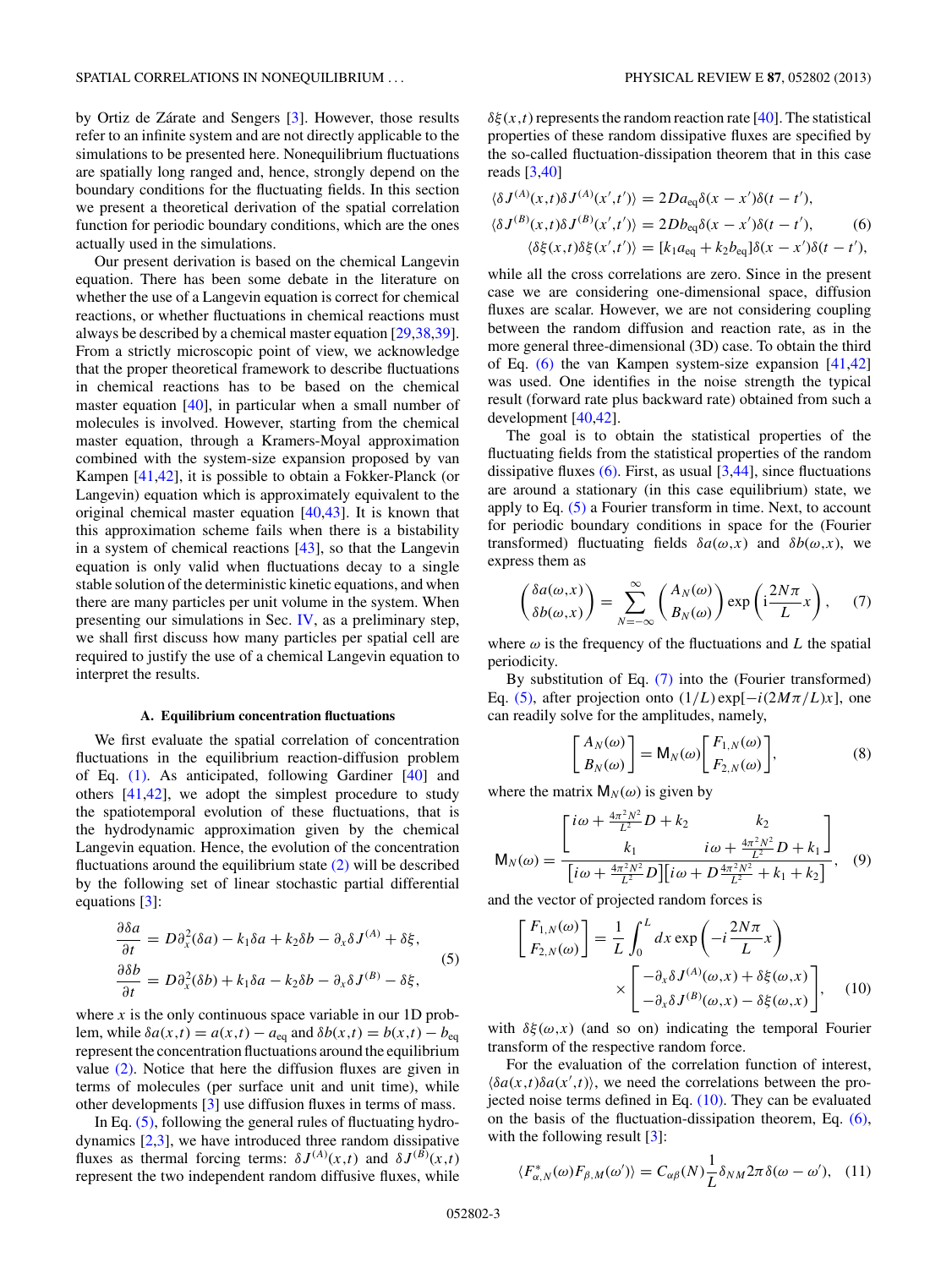<span id="page-3-0"></span>where we introduce the correlation matrix:

$$
\mathbf{C}(N) = \begin{bmatrix} \frac{8N^2\pi^2}{L^2}Da_{\text{eq}} + \xi^2 & -\xi^2\\ -\xi^2 & \frac{8N^2\pi^2}{L^2}Db_{\text{eq}} + \xi^2 \end{bmatrix},\qquad(12)
$$

with  $\xi^2$  the strength of the random reaction rate in the fluctuation-dissipation theorem of Eq.  $(6)$ , namely,

$$
\xi^2 = k_1 a_{\text{eq}} + k_2 b_{\text{eq}}.\tag{13}
$$

Next, we proceed to the calculation of the correlation function. In view of Eq.  $(11)$  we conclude that it will be expressed as

$$
\langle \delta a^*(\omega, x) \delta a(\omega', x') \rangle = S(\omega, x, x') 2\pi \delta(\omega - \omega'), \quad (14)
$$

where an explicit expression for  $S(\omega, x, x')$  as a series of exponentials can be readily obtained from Eqs.  $(7)$ – $(12)$ . We shall not display it here, because it is a long expression not really very informative. Note that for the (equal-time) spatial correlation we only need its frequency integration. Indeed, applying a double inverse Fourier transform to Eq. (14) one readily obtains

$$
\langle \delta a(x,t) \delta a(x',t) \rangle = \frac{1}{2\pi} \int_{-\infty}^{\infty} d\omega S(\omega, x, x'), \qquad (15)
$$

indicating that the spatial correlation of concentration fluctuations is independent of the time *t* at which it is evaluated, as expected for a time-translational invariant equilibrium state.

It turns out that the frequency integral of the quantity  $S(\omega, x, x')$  introduced in Eq. (14) has a very compact expression:

$$
\langle \delta a(x,t) \delta a(x',t) \rangle = a_{eq} \frac{1}{L} \sum_{N=-\infty}^{\infty} \exp\left(i \frac{2N\pi}{L}(x - x')\right)
$$

$$
= a_{eq} \delta(x - x'), \tag{16}
$$

where the Fourier series expansion of the delta function for periodic boundary conditions has been used.

Therefore, we conclude that the spatial correlation for the equilibrium reaction-diffusion problem is spatially short ranged. In the hydrodynamic continuous space description we are employing here,  $\langle \delta a(x,t) \delta a(x',t) \rangle$  is proportional to a delta function. The proportionality constant equals the equilibrium concentration. Indeed, as is well known, concentration fluctuations for a chemically reacting system in equilibrium (detailed balance) follow a Gaussian distribution whose variance equals the square root of the mean value  $[40]$ . Of course, this is only possible when the average number of particles per cell in equilibrium is large enough, the same condition that is required to apply a van Kampen system-size expansion [\[41,42\]](#page-8-0) and, thus, to justify the chemical Langevin equation itself.

### **B. Nonequilibrium concentration fluctuations**

We now evaluate the spatial correlation of concentration fluctuations around the steady state  $(4)$  of the nonequilibrium WOH chemical kinetics of Eq.  $(3)$ . We follow exactly the same scheme as in Sec. [III A](#page-2-0) and continue to adopt the chemical Langevin equation as the starting point. In the nonequilibrium case, the spatiotemporal evolution of the fluctuations around the steady state [\(4\)](#page-1-0) will be described by the following set of linear stochastic partial differential equations [\[3\]](#page-8-0):

$$
\frac{\partial \delta a}{\partial t} = D \partial_x^2 (\delta a) + k_2' a_{ss} \delta b - \partial_x \delta J^{(A)} + \delta \xi,
$$
  
\n
$$
\frac{\partial \delta b}{\partial t} = D \partial_x^2 (\delta b) - k_2' a_{ss} \delta b - \partial_x \delta J^{(B)} - \delta \xi,
$$
\n(17)

where now  $\delta a(x,t) = a(x,t) - a_{ss}$  and  $\delta b(x,t) = b(x,t) - b_{ss}$ represent the concentration fluctuations around the nonequilibrium steady state  $(4)$ . We have neglected in Eq.  $(17)$  terms quadratic in the fluctuations.

As was the case for the equilibrium fluctuations, Eq. [\(5\),](#page-2-0) we have considered three independent sources of stochastic forcing: two random diffusive fluxes and a random reaction rate. The statistical properties of the random diffusion fluxes are the same as in the equilibrium case  $[Eq. (6)]$  $[Eq. (6)]$ . However, the strength of the random reaction rate is different because of the different underlying chemical kinetics. The reaction rate correlation can be obtained by the usual system-size expansion [\[40\]](#page-8-0) for deriving the chemical Langevin equation from the master equation, with the following result  $[3]$ :

$$
\langle \delta \xi(x,t) \delta \xi(x',t') \rangle = [k_1 a_{ss} + k_2' a_{ss} b_{ss}] \delta(x-x') \delta(t-t').
$$
\n(18)

Again, we observe the typical result: rate of the forward reaction plus rate of the backward reaction [\[40,42\]](#page-8-0).

Next, the calculation accounting for periodic boundary conditions follows the same steps as in Sec. [III A](#page-2-0) for the equilibrium kinetics. Of course, the matrices  $M_N(\omega)$  in Eq. [\(9\)](#page-2-0) and  $C(N)$  in Eq.  $(12)$  will be different. The respective expressions can be easily obtained, and we are not displaying it here.

We focus then on the final result for the equal-time spatial correlation function, which results in

$$
\langle \delta a(x,t) \delta a(x',t) \rangle = a_{ss} \delta(x-x') + S_{\text{ne}}(x-x'), \quad (19)
$$

with

$$
S_{\text{ne}}(u) = -\frac{n_p}{L} + \frac{2k_1}{k_2 L} \sum_{N=-\infty}^{\infty} \frac{\exp\left(i\frac{2N\pi}{L}u\right)}{1 + \frac{8\pi^2 DN^2}{k_2 a_s L^2}}.
$$
 (20)

We note in Eq. (19) that the spatial correlation contains two contributions. First is a short-range part (proportional to a delta function) that is the same as if the system were at equilibrium at the steady-state concentration [see Eq. (17)]. However, because detailed balance is broken in the case of the chemical kinetics  $(3)$ , there appears an extra nonequilibrium contribution represented by the function  $S_{ne}(u)$ . The sum of the Fourier series in Eq. (20) can be performed analytically [\[45\]](#page-8-0), giving

$$
S_{\text{ne}}(u) = -\frac{n_p}{L} + \frac{2k_1\mu}{k_2' L \sinh \mu} \cosh \left[ 2\mu \left( \frac{|u|}{L} - \frac{1}{2} \right) \right], \quad (21)
$$

with

$$
\mu = \sqrt{a_{ss} \frac{k'_2 L^2}{8D}} = \sqrt{\frac{a_{ss} k'_2}{8k_{\rm D}}},\tag{22}
$$

where  $k_D = D/L^2$  is the rate corresponding to diffusion. A simple inspection at Eq.  $(21)$  shows that the nonequilibrium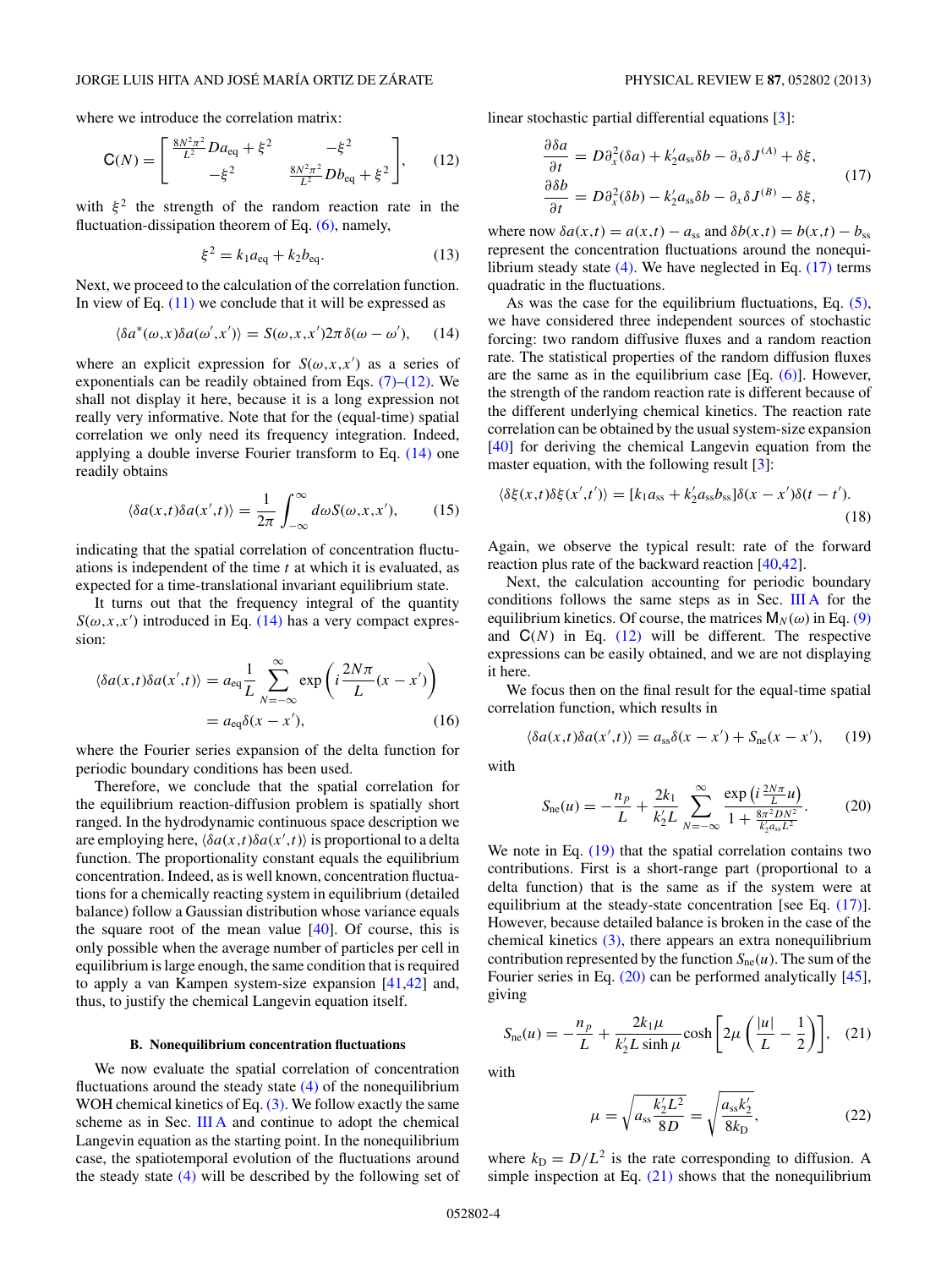<span id="page-4-0"></span>contribution to the spatial correlation is long ranged. Depending on the value of the parameter  $\mu$ , it can encompass the whole system, as further discussed below.

The results  $(19)$ – $(21)$  are for periodic boundary conditions, as implemented by Eq. [\(7\).](#page-2-0) Therefore they differ from the solution for an infinite (bulk) system presented in Sec. 11.4 of a previous publication [\[3\]](#page-8-0). However, it can be verified that, in the limit  $L \to \infty$ , the present results converge to the one-dimensional version of Eq. (11.35) elsewhere [\[3\]](#page-8-0). For comparison with the simulations, Eqs.  $(19)$ – $(21)$  must be used. Obviously, numerical simulations can only be performed in a system of finite extension, and due to their spatial long-range nature, nonequilibrium fluctuations are strongly affected by the boundary conditions  $[3,6]$ .

### **IV. SIMULATIONS**

We have performed extensive numerical simulations of the equilibrium and the nonequilibrium reaction-diffusion processes introduced in Sec. [II](#page-1-0) and analyzed theoretically in Sec. [III.](#page-1-0) For this purpose we used the Gillespie [\[22,23\]](#page-8-0) algorithm, which has become very popular lately for simulation of large and complex networks of chemical reactions [\[24–27\]](#page-8-0). For a detailed description of the algorithm and its many applications, we refer to the original publications [\[22,23,30,31\]](#page-8-0).

As discussed by Bernstein [\[28\]](#page-8-0), simulation of diffusion processes can be easily integrated into Gillespie algorithm. This integration allows one to develop a fast and compact code, where diffusion and chemical reactions are treated on equal footing. The idea of Bernstein [\[28\]](#page-8-0) is to divide the space into cells, and to consider molecules in different cells as if they were different chemical species. Diffusion (in one dimension) is included by adding to the list of chemical reactions, for each cell *i* and each chemical species, two *reactions*: one transforming a molecule in the cell *i* into a molecule of the same species in the cell  $i - 1$ , and another transforming a molecule in the cell *i* into a molecule of the same species in the cell  $i + 1$ . This amounts to adding a large number of items to the list of chemical reactions, but the Gillespie algorithm is particularly fast and good at handling such large numbers of reactions. It is found that these extra *reactions* associated with diffusion have to proceed at the diffusion rate  $k<sub>D</sub>$ . Bernstein [\[28\]](#page-8-0) has presented a large number of simulations, showing that this method correctly simulates diffusion in one-dimensional systems.

Most of the simulations to be presented in this paper are for a number  $W = 128$  of cells and periodic boundary conditions, so that they are effectively performed in a ring of 128 cells. This number was selected after some preliminary runs that demonstrated this number of cells enough to show the effects searched for at a reasonable noise level. A smaller number of cells gave a lot of spatial noise; a larger number of cells took a prohibitive long time with the computing means at our disposal. At each site we consider six effective chemical reactions: two corresponding to either the equilibrium [\(1\)](#page-1-0) or the nonequilibrium  $(3)$  kinetics, two corresponding to diffusion of *A* molecules to the two adjacent cells, and the other two corresponding to diffusion of *B* molecules to the two adjacent cells. Hence, the total list of chemical reactions comprises  $6 \times 128 = 768$  items.

The Gillespie algorithm simulates solutions of the master equation, while the theory presented in Sec. [III](#page-1-0) is based on a Langevin equation. Therefore, for the simulations to correspond to the theory we need a large enough number of molecules of the two species in all the spatial cells (see discussion at the beginning of Sec. [III\)](#page-1-0). After some preliminary runs, we settled at an average total number of molecules per cell  $\langle N \rangle = 3000$ , thus, the number of molecules in the system (*A* plus *B*) is  $128 \times 3000$ , which is a conserved quantity. We selected the reaction rates so that the average number of molecules per cell is the same for the two species, equal to half the total (average) number  $\langle N \rangle$  of molecules per cell. This selection makes sure that (for a given  $\langle N \rangle$ ) the average number of molecules is as far from zero as possible for the two species simultaneously. As discussed later, this is a requirement for the probability distribution of the fluctuations to be as normal (Gaussian) as possible. In addition, to set the averages the same for the equilibrium  $(1)$  and the nonequilibrium  $(3)$ kinetics facilitates the comparison of the corresponding spatial correlations. We then select the reaction rate of the first chemical reaction [common to the equilibrium [\(1\)](#page-1-0) and the nonequilibrium [\(3\)](#page-1-0) kinetics] as  $k_1 = 30$ , which is equivalent to fix the time unit of our simulations to the same vale for the two kinetics. Consequently, the rates of the inverse reactions were fixed at  $k_2 = 30$  for the equilibrium kinetics of Eq. [\(1\)](#page-1-0) and  $k'_2 = 0.02$  for the nonequilibrium WOH kinetics of Eq. [\(3\).](#page-1-0) These choices set the steady average number of *A* molecules per cell and the steady average number of *B* molecules per cell at  $\langle N_A \rangle = \langle N_B \rangle = \langle N \rangle/2 = 1500$  in both cases.

We have performed simulations at various values of the diffusion rate constant  $k_D$ , which we remember is the same for the two species. The space unit is fixed by the length *L* of the ring, which we take as  $L = 1$ . Hence, the size of the cells that discretize the space is  $\Delta x = L/W = 1/128$ . The continuous theory presented in Sec. [III](#page-1-0) is formulated in terms of concentrations, i.e., molecules per unit volume.<sup>2</sup> Thus, the selected number of molecules per cell corresponds to steady concentrations  $a_{eq} = a_{ss} = \langle N_A \rangle / \Delta x = W \langle N_A \rangle / L =$ 128 $\langle N_A \rangle$ , and similarly for *B*.

All the simulations started from an initial state where *A* and *B* molecules where homogeneously distributed among the *W* spatial cells. Therefore we put 1500 molecules of type *A* and 1500 molecules of type *B* in all the 128 cells at  $t = 0$ . Then, we run the algorithm at least  $6 \times 10^9$  iterations for *equilibration*. Only after that we started number tracking for further analysis. Some simulations were performed with an alternative initial state that was setup by randomly selecting an initial cell for each one of the  $128 \times 1500$  *A* molecules, and the same for the *B* molecules. We found no difference between the results obtained with the two alternative initial states.

Some runs for the nonequilibrium WOH kinetics of Eq. [\(3\)](#page-1-0) were done with a larger number of cells,  $W' = 256$ , at the expense of a larger computing time. The goal was to simulate the same system but with a finer space resolution. Therefore, the average number of particles per cell was reduced to half the value used for the main runs:  $\langle N'_A \rangle = 750$  and  $\langle N'_B \rangle = 750$ , to keep the (average) steady concentrations the same, i.e., the

<sup>2</sup>Per unit length in our one-dimensional case.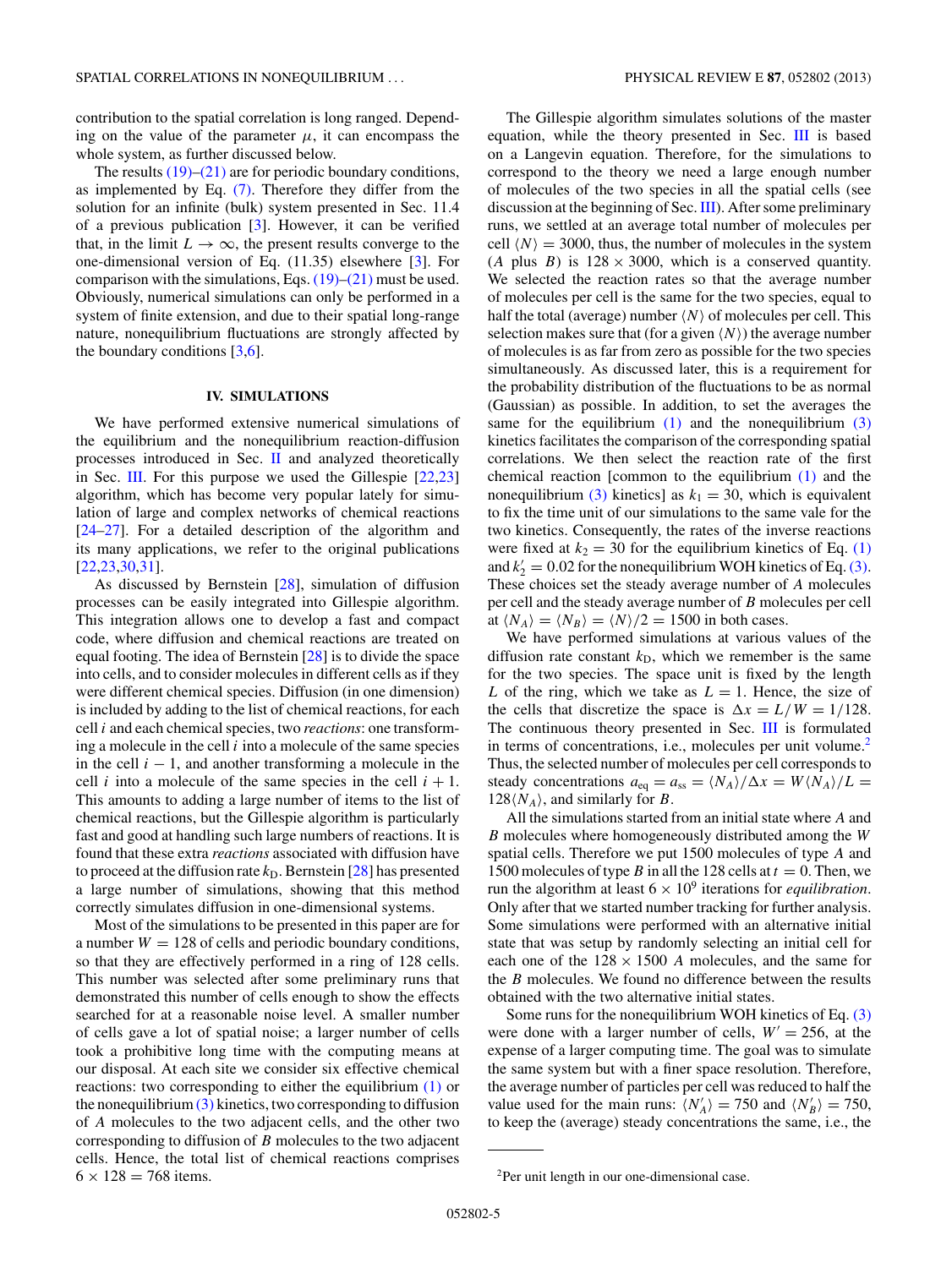<span id="page-5-0"></span>same number of particles per unit length. The time unit  $k_1$  was set at the same value as for the main runs. As a consequence, the rate  $k'_2$  of the inverse reaction has to be fixed at  $k'_2 = 0.04$  for these runs with 256 cells. Systems with a given diffusion constant *D* have to be simulated with the same diffusion rate  $k_D$ , independent of the number of cells used for a finer description.

For the simulations, we wrote a specific C++ code that was run in a state-of-the-art personal computer. To finalize, we should mention that, for speeding up the process and since for the present work we are only interested in equal-time fluctuations, we often did not keep track of the time, in particular for the simulations used to analyze the spatial correlations.

### **V. RESULTS AND ANALYSIS**

### **A. Applicability of the chemical Langevin equation**

Before starting an extensive set of simulations, we have to make sure that the chemical Langevin equation used in the theory Sec. [III](#page-1-0) is adequate to describe the statistical properties of the problem. With such a goal we performed a series of simulations for the equilibrium kinetics of Eq.  $(1)$ , tracking the number of *A* molecules  $(N_{A,i})$  in a randomly selected *i* cell at each time step. Afterwards, we built the corresponding histograms, an example of which is shown in Fig. 1, which corresponds to the cell number 12 and for  $k_D = 1$ . These histograms were fitted to Gaussians, and in all cases the values obtained for the mean  $\langle x \rangle$  and the variance  $\sigma$  were reasonably close to the expected numbers,  $\langle N_A \rangle = 1500$  and *σ* =  $\sqrt{1500} \approx 38.73$ , on the basis of the chemical Langevin equation of Sec. [III.](#page-1-0)

Trying to be more quantitative, we also performed percentile normality tests (q-q plots). In Fig. 2 we show an example computed from the same histogram displayed in Fig. 1. In the ordinate we represent the value *x* calculated from a standard Gaussian that accumulates (from  $x = -\infty$ )



FIG. 1. (Color online) Histogram of the number of *A* molecules in a randomly chosen cell for the equilibrium kinetics  $[Eq. (1)]$  $[Eq. (1)]$  with parameter values specified in the text. Number of iterations of the algorithm is  $2 \times 10^9$  for this particular case. The solid line is a fitting to a Gaussian. In this particular case  $\langle x \rangle = 1517$  and  $\sigma = 36.59$ .



FIG. 2. (Color online) Percentile (q-q plot) normality test applied to the histogram of Fig. 1. The straight line corresponds to the Gaussian fit also shown in Fig. 1. Some deviations from Gaussian are observable at the tails, probably due to low sampling.

the same probability as the percentile accumulated by the corresponding abscissa value in the measured histogram. The solid line  $[y = (x - 1517)/36.59$  for this particular case] represents the Gaussian distribution fitted to the histogram.

A simple look at Figs. 1 and 2 confirms that the histograms obtained from the simulations are well represented by normal distributions. Of course, some deviations are observable at the tails, most likely due to low sampling. Note in Fig. 2 that significative deviations appear at distances farther than ±3*σ* from the mean, corresponding to very low probability.

From the data displayed in Figs. 1 and 2 and similar, we conclude that the parameter values selected (in particular, the number of particles per cell) are large enough to justify the series of approximations, essentially a system-size expansion [\[41,42\]](#page-8-0), which make the chemical Langevin equation equivalent to the more fundamental master equation. Since the Gillespie algorithm obtains solutions to a master equation, it is particularly well suited for this kind of investigation [\[46\]](#page-8-0).

We should mention that, before deciding on the current parameter values, we performed simulations with a lower number of particles per spatial cell, and indeed observed deviations from normality. This is somewhat expected when the number of particles per cell  $\langle N_A \rangle$  is reduced to become a few units of  $\sqrt{\langle N_A \rangle}$ . In that case it is obvious that the probability of a given fluctuation  $\delta N_A$  cannot be a Gaussian. As already mentioned, we settled in our case to a large enough  $\langle N_A \rangle = 1500$  to make deviations from normality negligible.

The results presented in this subsection provide further evidence of the adequacy of the Bernstein [\[28\]](#page-8-0) adaptation of the Gillespie [\[22,23\]](#page-8-0) algorithm for reliable simulation of reaction-diffusion processes. Bernstein has shown [\[28\]](#page-8-0) that this extension of the algorithm gives concentration profiles that, on average, evolve according to the diffusion equation. Here, we have shown that the statistical properties of the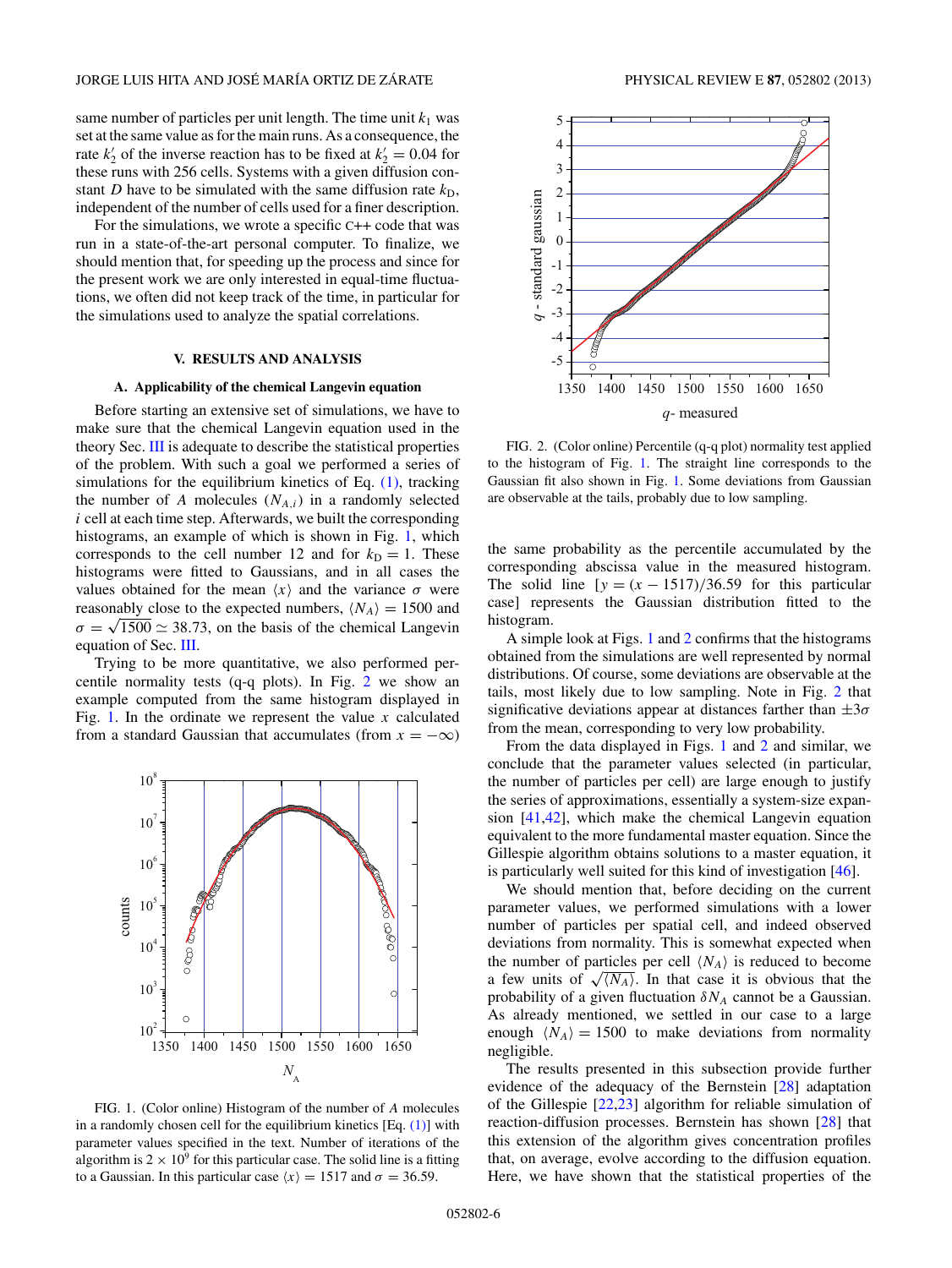<span id="page-6-0"></span>fluctuations around a steady state also reproduce the expected behavior for diffusion.

#### **B. Spatial correlations**

Next, we discuss the spatial correlation function  $\langle \delta N_A(x) \delta N_A(x') \rangle$  of equal-time fluctuations in the number of *A* particles per cell. We evaluated this correlation function by direct spatial average, namely,

$$
\langle \delta N_A(x)\delta N_A(x')\rangle = \frac{1}{W} \sum_{i=1}^{W} (N_{A,i} - \overline{N}_A)(N_{A,i+j} - \overline{N}_A),
$$
\n(23)

where  $N_{A,i}$  is the number of *A* particles in the cell *i*, and  $N_A$  the average number of *A* particles over all cells. We remember from Sec. [III](#page-1-0) that for periodic boundary conditions the spatial correlation function depends only on the difference  $x - x' = j\Delta x = jL/W$ , a fact that justifies the spatial average conducted in Eq.  $(23)$ . Moreover, the finally reported correlations are averaged over various (typically, from six to 10) individual  $\langle \delta N_A(x) \delta N_A(x') \rangle$  obtained at different times. Hence, we continuously run the algorithm for a large number of iterations, saving the configurations  $\{N_{A,i}, N_{B,i}\}$ every  $2 \times 10^9$  iterations. Later, individual correlation functions were evaluated applying Eq.  $(23)$  to these saved configurations. We found it important to wait for a large number of iterations between consecutive saved configurations, because of the long time it takes to dissipate some large fluctuations that appear frequently, in particular for the case of the nonequilibrium WOH kinetics of Eq.  $(3)$ . Note that in this paper we do not discuss the dynamics of fluctuations that, depending on the value of the diffusion rate  $k<sub>D</sub>$ , can indeed be very slow.

As an example of the obtained spatial correlation functions, we show in Fig. 3 three different cases. The left panel corresponds to the equilibrium kinetics of Eq. [\(1\)](#page-1-0) with  $k_D = 1$ , the center panel is for the nonequilibrium WOH kinetics of Eq. [\(3\)](#page-1-0) with  $k_D = 3$ , and the right panel is for the nonequilibrium WOH kinetics of Eq.  $(3)$  with  $k_D = 1$ . For

easier comparison, the same vertical scale is used to represent the three correlation functions. A simple look at Fig. 3 shows our main result: For equilibrium reaction diffusion the spatial correlation is zero everywhere, except for  $x_1 = x_2$ , hence it is spatially short ranged, proportional to a delta function as in Eq. [\(16\).](#page-3-0) However, when the reaction-diffusion process is out of (global) equilibrium, the correlation of the fluctuations becomes spatially long ranged. Actually, for the periodic boundary conditions and parameter values considered here, the range of the correlation encompassed the whole system as it is clearly observed both in the central and right panels of Fig. 3.

Another typical feature of nonequilibrium fluctuations clearly observed in Fig. 3 is the intensity enhancement. The leftmost point in each panel of the figure corresponds to fluctuations in the same cell,  $\langle \delta N_A^2 \rangle$ . For the equilibrium case (left panel) we observe  $\langle \delta N_A^2 \rangle \simeq 1500$ , as discussed in more detail in Sec. [V A.](#page-5-0) However, in the center and right panels of Fig. 3, one sees an important enhancement for the nonequilibrium WOH kinetics of Eq.  $(3)$ . This enhancement increases as the diffusion rate decreases, in accordance with Eq. [\(21\).](#page-3-0) Indeed, the curves in the central and right panels of Fig. 3 represent fittings of the results to Eq.  $(21)$ , using  $\mu$  as the only fitting parameter. We leave for the next section a quantitative discussion of these fittings, while we stress here that they can be considered as good. We conclude that our numerical results are well represented by the continuous theory of Sec. [III.](#page-1-0) In particular, the numerical results contribute to justify one of the approximations adopted in the theory, namely, neglecting nonlinear terms in the fluctuations in Eq. [\(17\).](#page-3-0)

Finally, we should mention that in none of the simulations performed for the nonequilibrium WOH kinetics of Eq. [\(3\)](#page-1-0) we observed decay to the other possible homogeneous stationary solution,  $a_{ss} = 0$ .

#### **C. Discussion**

Next, we present a discussion of some quantitative details of our results, that we preferred to separate from the big picture presented in the previous subsection.



FIG. 3. (Color online) Three examples of spatial correlation functions in reaction-diffusion problems. The left panel corresponds to the equilibrium kinetics of Eq.  $(1)$  and the center and right panels correspond to the nonequilibrium WOH kinetics of Eq.  $(3)$ . The  $k_D$  values are indicated. Other parameter values are given in the text. Number of spatial cells is  $W = 128$  in all cases. For the nonequilibrium panels, the solid curves represent a fitting to Eq.  $(21)$  as further discussed in the main text. Note that the vertical scale is the same for the three cases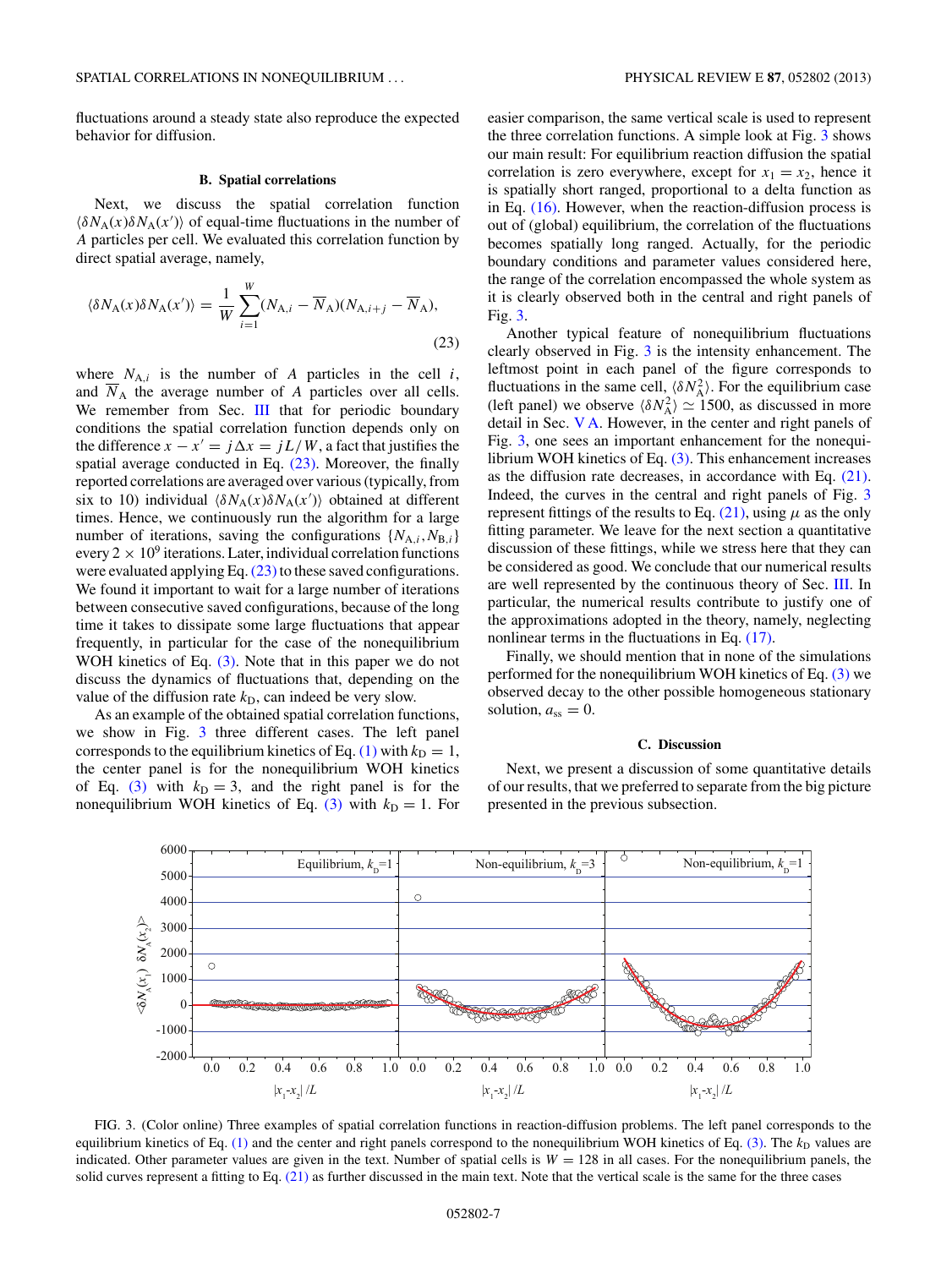### <span id="page-7-0"></span>JORGE LUIS HITA AND JOSÉ MARÍA ORTIZ DE ZÁRATE PHYSICAL REVIEW E **87**, 052802 (2013)

Regarding the equilibrium spatial correlations, like the one plotted in the left panel of Fig. [3,](#page-6-0) they do indeed correspond to delta functions when interpreted as fluctuations in the concentrations and not in the number of particles. This is best understood if one imagines having performed the same simulations but with a larger number of spatial cells. For instance, if the number of cells is doubled (keeping the size of the system constant,  $L = 1$ ), the size of the new cells will be  $\Delta x' = \Delta x/2$ . In such a case and to simulate the same problem, the average number of particles per cell,  $\langle N_A \rangle$  and  $\langle N_B \rangle$ , has to be halved to keep the same concentration in particles per unit length. Hence, a simulation of this equivalent double number of cells system will give a correlation function that is zero everywhere except for the same cell, where will have the value  $\langle \delta N_A^2 \rangle = \langle \delta N_A^2 \rangle / 2$ . To express the spatial correlation function in terms of concentrations one has to divide by the square of the cell size. As a consequence, in terms of concentration fluctuations, one has  $\langle \delta a^2 \rangle = 2 \langle \delta a^2 \rangle$ . We conclude that if one uses a finer spatial grid that is half the original, the height of the only nonzero point in the spatial correlation of the equilibrium concentration fluctuations will double. Hence, in the continuous  $\Delta x \rightarrow 0$  limit the spatial correlation does indeed converge to a delta function.

Regarding the spatial correlations corresponding to the nonequilibrium WOH kinetics of Eq.  $(3)$ , we tried to explain them on the basis of the continuous theory of Sec.[III.](#page-1-0) However, as also seen in Fig. [3,](#page-6-0) the nonequilibrium correlation functions are quite noisy, more than the equilibrium runs at the same  $k<sub>D</sub>$ . Therefore, we find it best to perform fittings to the theoretical result of Eq. [\(21\).](#page-3-0) For these fittings we fix the values of  $N_p$  and  $k_1/k_2$  to the ones actually used in the simulations  $(N_p = 3000$  and  $k_1/k_2 = 1500$ , for  $W = 128$  cells), and used  $\mu$  as the only fitting parameter. The solid curves displayed in the central and right panels of Fig. [3](#page-6-0) represent the results of such one-free-parameter fits, which give quite reasonabe results. Next, the  $\mu$  values obtained from the fits are to be compared with the theoretical value of Eq. [\(22\).](#page-3-0)

Such a comparison is shown in Fig. 4, where the  $\mu$  values obtained from the fits are represented as a function of the  $k<sub>D</sub>$  values used in the corresponding simulations. Simulations performed with  $W = 128$  cells are represented as open symbols. The solid curve represents the theoretical Eq. [\(22\)](#page-3-0) for  $a_{ss}k_2 = 30$ , which is the value used in the simulations. From Fig. 4 we first note an important scatter in the  $\mu_{\text{fit}}$ , likely associated with the large spatial noise that was observed in the nonequilibrium correlation functions of Fig. [3.](#page-6-0) It is also noticed that the  $\mu_{\text{fit}}$  values are systematically lower than the theoretical result of Eq. [\(22\).](#page-3-0) Indeed, we added as a dashed line a fit to the function  $\sqrt{P_1/x}$  (with  $P_1$  a fitting parameter) that it clearly lies below the solid line representing the theoretical result. We attribute this difference to the theory of Sec. [III](#page-1-0) being for continuous space *x*. For confirmation, we run a couple of simulations with a larger number of cells  $W = 256$  and, consequently, with a smaller average number of particles per cell  $N_p = 1500$  and larger  $k'_2 = 0.04$  so as to represent the same system (same concentrations *a*ss) at increased spatial resolution. We added the  $\mu_{\text{fit}}$  values obtained from these larger scale simulations as ⊕ symbols to the data plotted in Fig. 4. We observe that these two additional runs confirm our hypothesis: as finer spatial resolution is used in the simulations, the  $\mu$  values obtained



FIG. 4. Comparison with the theory of the nonequilibrium spatial correlation functions. The  $\mu_{\text{fit}}$  values obtained from the fits are represented vs the  $k_D$  values used in the corresponding simulations. Open symbols correspond to runs with  $W = 128$  spatial cells and the  $oplus$  to runs with  $W = 256$  cells. The solid curve represents the theoretical Eq. [\(22\).](#page-3-0) The dotted curve is a fit of the points obtained with  $W = 128$  cells.

from fits approach the theoretical value of Eq.  $(22)$ . If one adds up all these clues, it leads to the conclusion that the simulations confirm the theory presented in Sec. [III](#page-1-0) in the continuous limit.

#### **VI. CONCLUSIONS**

We have presented simulations of two different reactiondiffusion problems using the Gillespie algorithm. One set of simulations represents a chemical reaction in equilibrium; while the other set of simulations corresponds to a problem where detailed balance was broken and, consequently, the corresponding steady state is out of equilibrium. From our simulations we obtained and studied histograms of the probability distribution of the number of particles in a given spatial cell, which, for the parameter range selected, resulted Gaussian in good approximation. We also evaluated from the simulations the spatial correlation function of equal-time fluctuations in the number of particles per cell. From this study we have confirmed in a very visual and intuitive way some of the most salient features of nonequilibrium fluctuations, namely, an intensity enhancement and correlations becoming spatially long ranged (as opposed to short-ranged spatial correlations in equilibrium).

The long-range nature of nonequilibrium spatial correlations means that they are affected by boundary conditions. For the periodic boundary conditions used in the simulations, we have developed a continuous theory that gives very compact analytical expressions for the spatial correlations of both the equilibrium and the nonequilibrium problems. The results obtained from the simulations approach the theoretical values in the continuous limit, as the number of spatial cells *W* is increased.